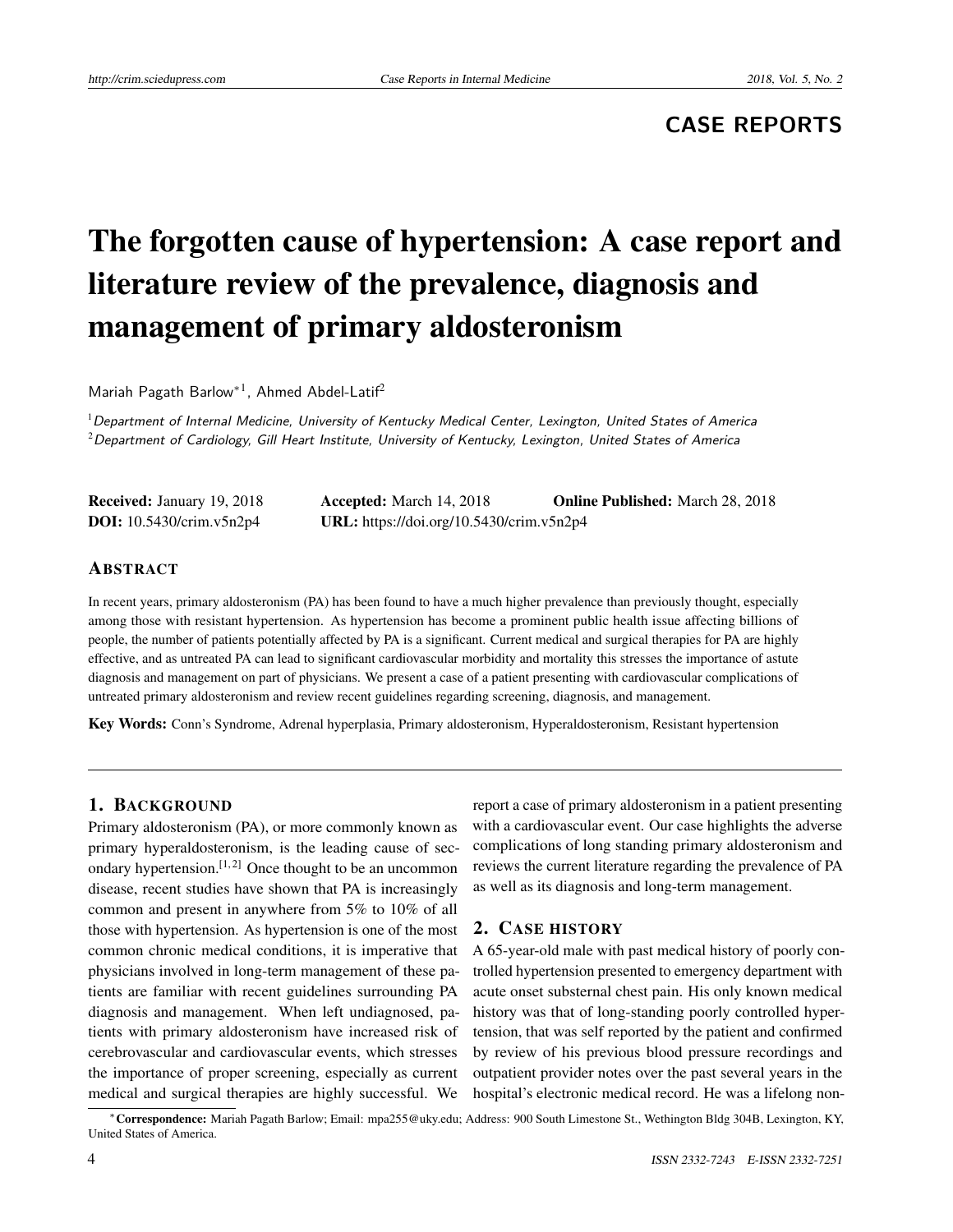smoker and was non-obese with a BMI of 25. He had no history of hyperlipidemia. He did have a family history of coronary artery disease in his biological sister. On initial evaluation in the emergency department, he was hypertensive with a systolic blood pressures greater > 170 mmHg. His initial EKG was consistent with left ventricular hypertrophy, but no acute changes suggestive of underlying myocardial ischemia were seen. Initial troponin I was elevated at 0.056 ng/dl and serial troponins obtained following presentation demonstrated a significant delta change over the following 12 hours consistent with a non-STE myocardial infarction. He was loaded on dual anti-platelet therapy with aspirin 325 mg and clopidogrel 600 mg and started on a therapeutic unfractionated heparin drip. He was also started on high intensity statin therapy with atorvastatin 80 mg daily. Beta blocker therapy was not administered as his heart rate was continuously 50 to 60 beats per minute. He was taken for coronary angiography the morning follow his presentation. Coronary angiogram demonstrated 80% ostial stenosis of the left circumflex artery for which percutaneous coronary intervention was performed with placement of two overlapping drug eluting stents. Echocardiogram obtained after the intervention demonstrated severe left ventricular hypertrophy and grade III diastolic dysfunction. Following the procedure, he remained hypertensive, despite up-titration to maximal doses of nifedipine, lisinopril and hydrochlorothiazide. He was also persistently hypokalemic with potassium levels ranging from 2.5 to 3.4 mmol/L, necessitating aggressive oral potassium supplementation. Given concern for secondary hypertension, plasma aldosterone and renin levels were drawn and were 17.5 ng/dl and 0.466 ng/ml/hr respectively, giving an elevated aldosterone renin ratio (ARR) of 37.5. A non-enhanced CT of the abdomen was performed and demonstrated slight enlargement and irregular thickening of the left adrenal gland. The hounsfield units of the area of enlargement of the left adrenal gland were low at 0 units, with  $HU < 10$  being highly specific and diagnostic of a lipid-laden adrenal adenoma.<sup>[\[3\]](#page-2-2)</sup> Given the concern for a functioning adrenal adenoma, the patient underwent confirmatory testing with adrenal vein sampling. Serum aldosterone level from the left adrenal vein was significantly elevated level at 4,489 *µ*g/dl, while the right adrenal vein demonstrated normal secretion with a value of 16 *µ*g/dl. He was diagnosed with primary aldosteronism secondary to a unilateral adrenal adenoma. Given his recent angioplasty and myocardial infarction, decision was made continue the patient on medical therapy with spironolactone for the first year following his myocardial infarction, with plan to perform a unilateral adrenalectomy when he was able to safely hold his anti-platelet agents and undergo surgery. He currently continues to take spironolactone 100 mg daily,

in addition to his other anti-hypertensives, and his blood pressure is well controlled < 140/90 mmHg.

### 3. DISCUSSION

Primary aldosteronism is a disorder characterized by inappropriately elevated aldosterone secretion and was first described by Jerome W. Conn in 1955.<sup>[\[4\]](#page-3-0)</sup> The previous assumption that PA was a rare disease representing only a miniscule number of patients, has been overturned by evidence from multiple retrospective and prospective studies. Recent studies have demonstrated an overall prevalence of 5% to 10% among all hypertensive patients<sup>[5-[11\]](#page-3-2)</sup> and as high as  $20\%$  among the population of patients considered to have resistant hyperten-sion.<sup>[\[12\]](#page-3-3)</sup> When considering that around one-third of adults in the United States over the age of 18 have essential hyperten-sion,<sup>[\[13\]](#page-3-4)</sup> the number of patients potentially with undiagnosed PA is staggering.

As seen in our patient, long standing primary aldosteronism and subsequent hypertension can lead to cardiovascular complications. When compared to age and gender matched essential hypertension patients with the same degree of blood pressure elevation, patients with PA have increased risk of stroke, non-fatal myocardial infarction, and atrial fibrillation.<sup>[\[14,](#page-3-5) [15\]](#page-3-6)</sup> Our patient demonstrates a prime example of the cardiovascular effects that uncontrolled hypertension leads too witnessed by his NSTEMI presentation, along with the severe concentric left ventricular hypertrophy and grade 3 diastolic dysfunction found on his echocardiogram. Primary aldosteronism is also associated with abnormal glucose metabolism and insulin resistance,<sup>[\[16\]](#page-3-7)</sup> and treatment of PA with unilateral adrenalectomy has been shown to be protective against development of new onset diabetes mellitus.<sup>[\[17\]](#page-3-8)</sup>

In May 2016, the Endocrine Society and several other national groups, including the American Heart Association, published a revised clinical guideline surrounding primary aldosteronism in the Journal of Clinical Endocrinology and Metabolism advocating for more aggressive screening guide-lines for primary aldosteronism.<sup>[\[18\]](#page-3-9)</sup> The following paragraphs summarize in brief the 2016 guideline, highlighting what is most applicable for general practitioners.

Evaluation for PA is recommended in patients with any of the following: I) sustained hypertension  $> 150/100$  on three different days, II) persistent hypertension (> 140/90 mmHg) in patients on three anti-hypertensives including 1 diuretic, III) controlled blood pressure (< 140/90 mmHg) on 4 or more anti-hypertensives, IV) hypertension with spontaneous or diuretic induced hypokalemia, V) hypertension and incidental adrenal mass discovered on abdominal scan, VI) hypertension and sleep apnea, VII) hypertension and family history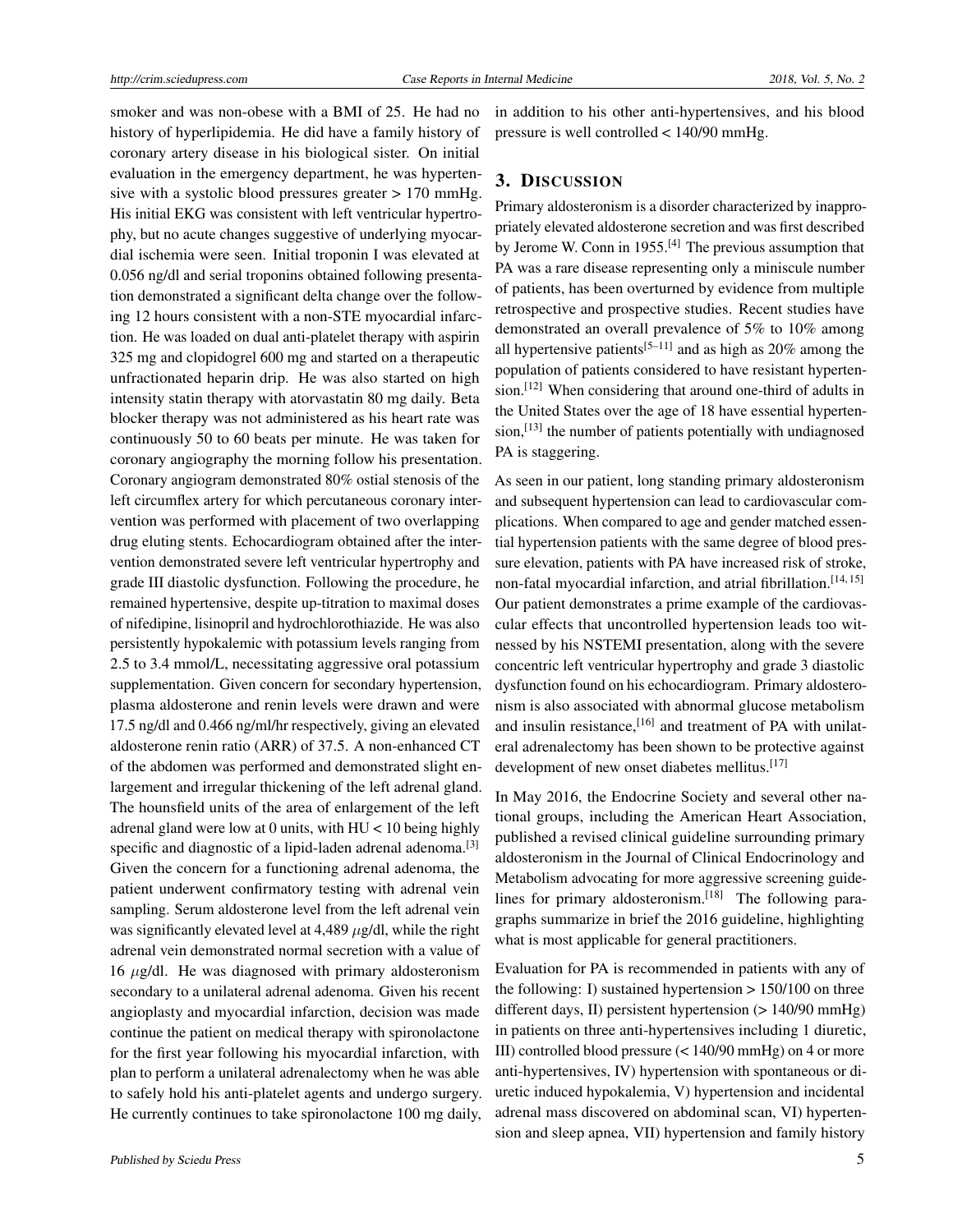of hypertension or cerebrovascular accident under the age of 40, and VIII) all hypertensive patients with family history of PA.

The plasma ARR is the initial screening test of choice. There is currently much discussion about the upper limit of normal for the ARR secondary to the variability of the varying laboratory assays. The overall range of what is considered an elevated ARR ranges from 20 to 40; the Endocrine Society reports a value  $>$  30 as the most commonly used cutoff.<sup>[\[18\]](#page-3-9)</sup> Given the variability in plasma renin levels which could be abnormally low in other processes besides primary aldosteronism, some experts recommend combining both an ARR > 30 along with a plasma aldosterone concentration (PAC) > 15 in order to increase specificity of plasma testing.<sup>[\[18\]](#page-3-9)</sup> Decision not to screen based solely on the absence of hypokalemia should be avoided, as less then 50% of patient with primary aldosteronism are hypokalemic.[\[5,](#page-3-1) [19\]](#page-3-10)

As multiple anti-hypertensives (beta blockers, ace inhibitors, angiotensin reception blockers, clonidine, potassium sparing and wasting diuretics) can affect plasma aldosterone and renin levels, the recommendation is to hold these medications, if feasible, for at least two weeks prior to testing. In the event that affecting medications cannot be temporarily held, as often the case in patients with severe hypertension, testing can still be performed as long as results are interpreted while accounting for the medications' effect on the PAC and plasma renin concentration (PRC).

In patient with an elevated ARR, confirmatory testing is recommended before proceeding with adrenal imaging or adrenal vein sampling. However, in patients with an elevated ARR and either hypokalemia, a PAC > 20 or undetectable PRC confirmatory, testing is not indicated. Current confirmatory tests available include captopril challenge test, fludrocortisone suppression, oral sodium loading, and saline infusion testing.<sup>[\[20\]](#page-3-11)</sup> If confirmatory testing is also positive, adrenal imaging is the next step in order to evaluate for large masses concerning for adrenocortical carcinoma and to help with procedural planning for interventional radiologists and general surgeons. CT is the preferred imaging modality as it is more cost-effective, and MRI has not been shown to offer advantages over CT.

If CT imaging is concerning of a unilateral adenaoma or hyperplasia, adrenal vein sampling is currently recommended as the next step prior to adrenalectomy to both confirm unilateral secretion and to rule out non-functioning adenomas at the cause of abnormal imaging findings. While this is the current recommendation, newer studies have demonstrated that in the future adrenal vein sampling may ultimately end up being unneeded. A recent study comparing 200 patients with primary aldosteronism who underwent adrenalectomy guided by CT guided images alone vs adrenal vein sampling showed no-significant difference in treatment outcomes of primary aldosteronism between the two groups highlighting that adrenalectomy guided by CT images only is likely a vi-able option.<sup>[\[21\]](#page-3-12)</sup> If a patient is unwilling to undergo surgery or is not a candidate for surgery, adrenal vein sampling is unnecessary and the patient should be managed with a mineralocorticoid receptor antagonist (MRA) such as spironolactone. For those patients who undergo adrenal vein sampling, if findings are consistent with unilateral secretion, they should undergo unilateral adrenalectomy. On the other hand, those with bilateral secretion are managed medically with MRAs.

In summary, primary aldosteronism has larger prevalence than previously assumed, and given the epidemic of hypertension both within the United State and worldwide, likely affects a significant number of patients. Early diagnosis is key, as PA is an extremely treatable cause of reversible hypertension. When left untreated, PA is associated with an overall higher rate of cardiovascular morbidity and mortality. Going forward, cardiologists, endocrinologists and primary care physicians need to continue to work together to identify patients at risk of PA and ensure these patients are evaluated and managed appropriately.

#### ACKNOWLEDGEMENTS

Dr. Abdel-Latif is supported by the University of Kentucky Clinical and Translational Science Pilot Award (UL1TR000117), the UK COBRE Early Career Program (P20 GM103527) and the NIH Grant R56 HL124266.

#### CONFLICTS OF INTEREST DISCLOSURE

The authors declare that they have no competing interests.

## **REFERENCES**

- <span id="page-2-0"></span>[1] Schwartz GL, Turner ST. Screening for primary aldosteronism in essential hypertension: diagnostic accuracy of the ratio of plasma aldosterone concentration to plasma renin activity. Clin Chem. 2005; 51: 386-394. <https://doi.org/10.1373/clinchem.2004.041780>
- <span id="page-2-1"></span>[2] Young WF. Primary aldosteronism: renaissance of a syndrome. Clin Endocrinol (Oxf). 2007; 66: 607-618. [https://doi.org/10.111](https://doi.org/10.1111/j.1365-2265.2007.02775.x) [1/j.1365-2265.2007.02775.x](https://doi.org/10.1111/j.1365-2265.2007.02775.x)
- <span id="page-2-2"></span>[3] Schieda N, Siegelman E. Update on CT and MRI of adrenal nodules. AJR. 2017 Jun; 208: 1206-1217. PMid:28225653. [https:](https://doi.org/10.2214/AJR.16.17758)